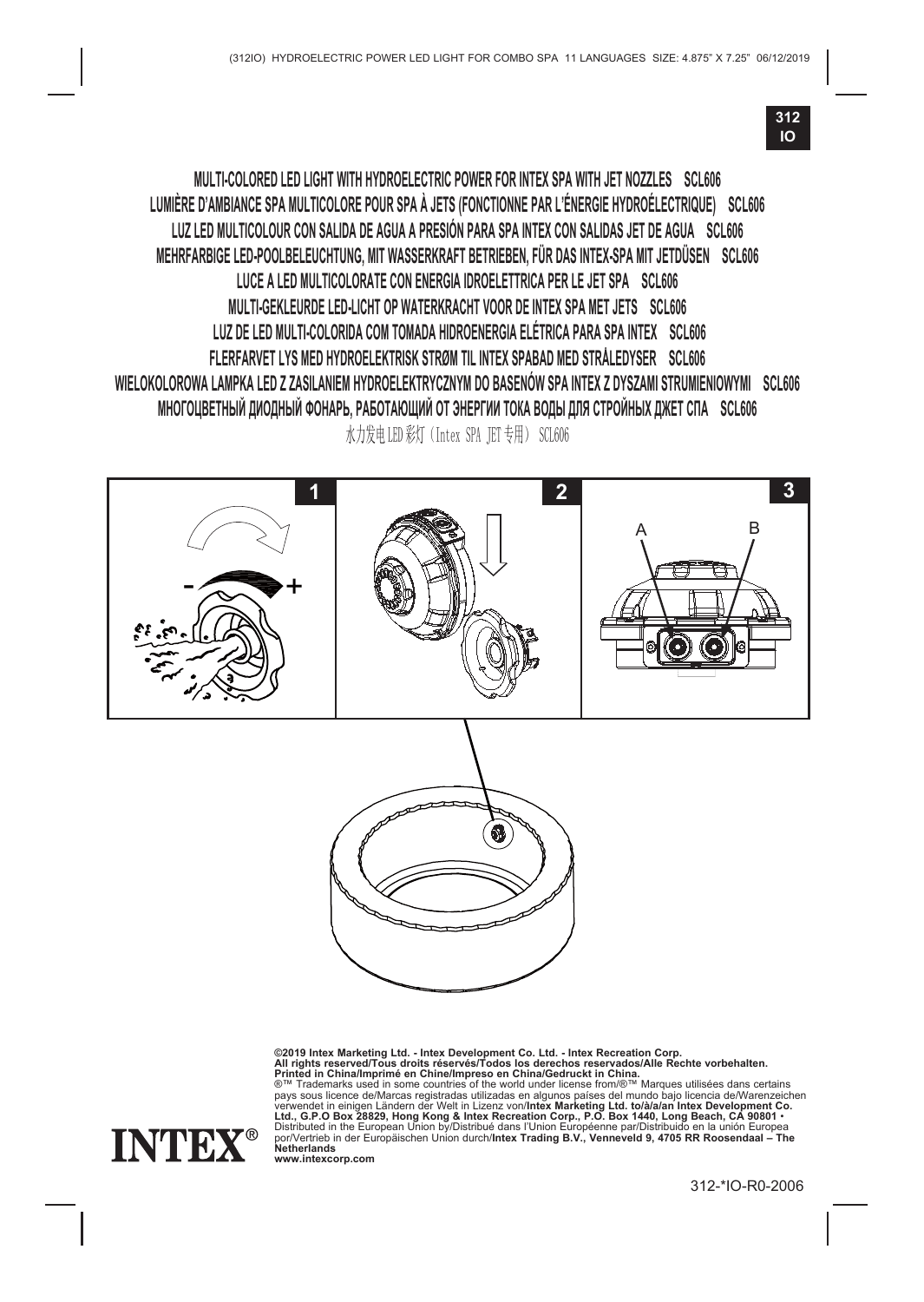|  | White   Green |  | Teal   Blue   Purple | Remark                                   |
|--|---------------|--|----------------------|------------------------------------------|
|  |               |  |                      | sets the light in solid color flood mode |
|  |               |  |                      | sets the light in changing-color mode    |

| <b>Blanc</b> | Vert | urquoise <b>I</b> | <b>Bleu</b> | Violet | Note                                                                     |
|--------------|------|-------------------|-------------|--------|--------------------------------------------------------------------------|
|              |      |                   |             |        | éteindre et figer le mode de couleur souhaité                            |
|              |      |                   |             |        | éteindre la lumière et choisir le mode changement de couleur automatique |

| Blanco | Verde I | l Verde azulado ll | Azul | Morado | Advertencia                                           |
|--------|---------|--------------------|------|--------|-------------------------------------------------------|
|        |         |                    |      |        | v establece el color de la luz del dispositivo        |
|        |         |                    |      |        | y controla modo de cambio de color del juego de luces |

| Weiß | Grün | Blaugrün | Blau | Violett | Hinweis                                             |
|------|------|----------|------|---------|-----------------------------------------------------|
|      |      |          |      |         | bringt die Lampe in eine dauerhafte Farbdarstellung |
|      |      |          |      |         | bringt die Lampe in den Farbwechsel-Modus           |

| ıBiancoI | Verde Colore foolia di te' | √iola | Nota                                                                     |
|----------|----------------------------|-------|--------------------------------------------------------------------------|
|          |                            |       | permette di impostare' la luce sulla modalita' di luce a fascio continuo |
|          |                            |       | permette di impostare la modalita' cambia-colore                         |

|  | Groen   Donker turquoise   Blauw   Paars |  | Nł                                                  |
|--|------------------------------------------|--|-----------------------------------------------------|
|  |                                          |  | en zet het licht in de vaste kleur modus            |
|  |                                          |  | Len zet het licht in het veranderen van kleur modus |

| i Branco ' | Verde | Azul petróleo I | Azul | Roxa | Note                           |
|------------|-------|-----------------|------|------|--------------------------------|
|            |       |                 |      |      | e defina o modo e a cor da luz |
|            |       |                 |      |      | e define o modo e a cor da luz |

| Hvid | Grøn | Grønblå | Blå | Lilla l | Bemærk                                   |
|------|------|---------|-----|---------|------------------------------------------|
|      |      |         |     |         | og indstiller lyset til at lyse konstant |
|      |      |         |     |         | og indstiller lyset til at skifte farve  |

|  | Biały Zielony   Cyraneczka   Niebieski   Fioletowy |  | Uwaga                                    |
|--|----------------------------------------------------|--|------------------------------------------|
|  |                                                    |  | wprawia światło w kolorowa powódź        |
|  |                                                    |  | wprawia światło w zmieniające się kolory |

| Белый | "Зеленый  Сине-зеленый  Синий   Пурпурный |  | <b>Іримечание</b>                                   |
|-------|-------------------------------------------|--|-----------------------------------------------------|
|       |                                           |  | ча также установка света в режим обычного освещения |
|       |                                           |  | ја также установка света в режим смены цветов ј     |

| $-$<br>伍<br>木」<br>؎ | 绿色 | 蓝色<br>圭<br>⊟ | 蓝色 | 紫色 | $\sim$<br>≂<br>宙       |
|---------------------|----|--------------|----|----|------------------------|
|                     |    |              |    |    | 静态光模式<br>LED<br>$\sim$ |
|                     |    |              |    |    | 彩渐变模式<br>≂<br>∞        |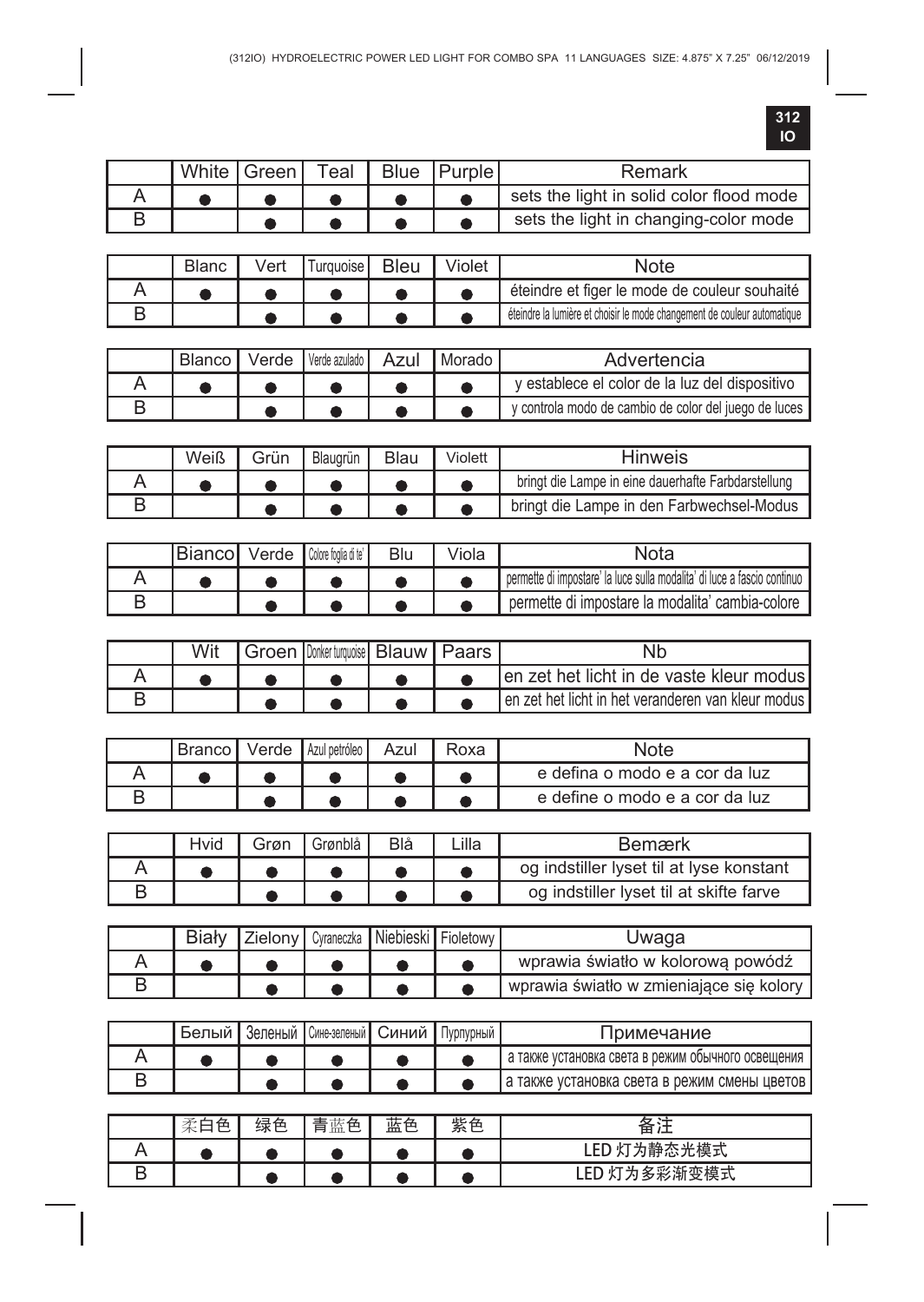| <b>PROBLEM</b>                      | <b>SOLUTION</b>                                                                                                                                                                                             |
|-------------------------------------|-------------------------------------------------------------------------------------------------------------------------------------------------------------------------------------------------------------|
| LED light is off or flashing        | . Make sure water is circulating through all the jet nozzles<br>and the selected jet nozzle is adjusted to the maximum<br>water output pressure.                                                            |
| LED light installation is difficult | . Hold the LED light vertically with the 2 buttons facing<br>upward. Slide the LED light between the wall and the jet<br>nozzle white rim. Push downward while twisting left and<br>right at the same time. |

| <b>PROBLEME</b>                                    | <b>SOLUTZON</b>                                                                                                                                                                                                                            |
|----------------------------------------------------|--------------------------------------------------------------------------------------------------------------------------------------------------------------------------------------------------------------------------------------------|
| L'eclairage LED est éteint/<br>clignote            | • Assurez-vous que de l'eau circule dans toutes les buses<br>à eau et que la buse à eau sélectionnée est réglée pour<br>un débit d'eau maximum.                                                                                            |
| L'installation de l'éclairage<br>LED est difficile | • Maintenez l'éclairage LED à la verticale avec les 2<br>boutons vers le haut. Faites glisser l'éclairage LED entre<br>le mur et la bordure blanche de la buse à eau. Poussez<br>vers le bas tout en tournant de la gauche vers la droite. |

| <b>PROBLEMA</b>                         | <b>SOLUCIONES</b>                                                                                                                                                                                                                                         |
|-----------------------------------------|-----------------------------------------------------------------------------------------------------------------------------------------------------------------------------------------------------------------------------------------------------------|
| La luz LED está apagada o<br>parpadea   | • Asegúrese de que esté circulando el agua a través de<br>todas las boquillas de chorro, y de que la boquilla de<br>chorro seleccionada esté ajustada a la presión máxima<br>de salida de aqua.                                                           |
| Resulta difícil instalar la luz<br>I FD | · Mantenga la luz LED en posición vertical, con los 2<br>botones hacia arriba. Deslice la luz LED entre la pared<br>y el borde blanco de la boquilla del chorro. Empuje<br>hacia abajo, girando al mismo tiempo hacia la izguierda<br>y hacia la derecha. |

| <b>PROBLEM</b>                                             | LÖSUNG                                                                                                                                                                                                                                 |
|------------------------------------------------------------|----------------------------------------------------------------------------------------------------------------------------------------------------------------------------------------------------------------------------------------|
| LED-Leuchte ist ausgeschaltet<br>bzw. blinkt               | • Stellen Sie sicher, dass durch alle Jetdüsen Wasser<br>zirkuliert und die ausgewählte Jetdüse auf den<br>maximalen Wasserausgangsdruck eingestellt ist.                                                                              |
| <b>I</b> Die Installation der<br>LED-Leuchte ist schwierig | . Halten Sie die LED-Leuchte senkrecht mit den 2<br>Knöpfen nach oben zeigend. Schieben Sie die<br>LED-Leuchte zwischen die Wand und den weißen<br>Rand der Düse. Nach unten drücken und gleichzeitig<br>nach links und rechts drehen. |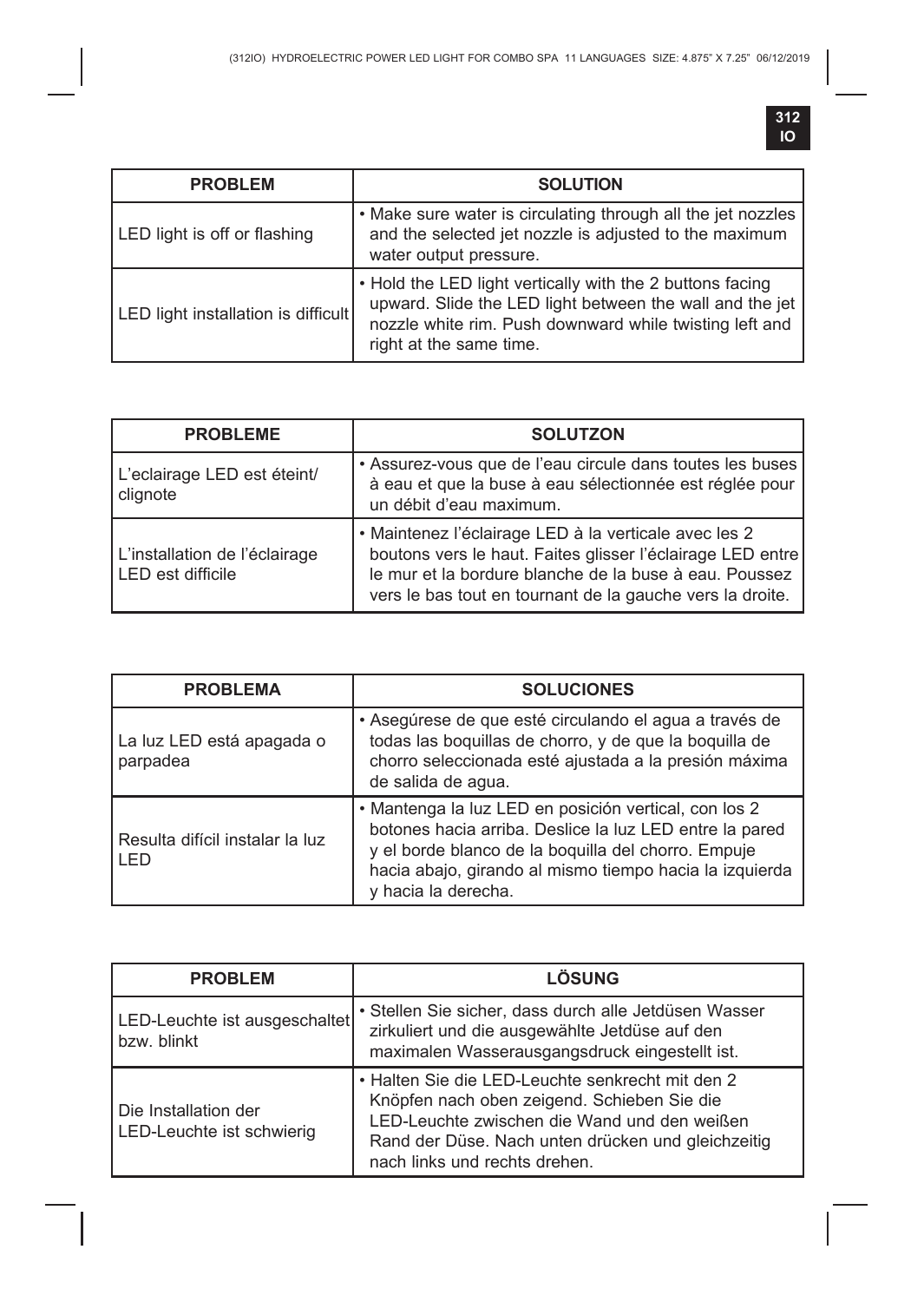| <b>PROBLEMA</b>                                  | <b>RIMEDIO</b>                                                                                                                                                                                                                                        |
|--------------------------------------------------|-------------------------------------------------------------------------------------------------------------------------------------------------------------------------------------------------------------------------------------------------------|
| La luce led è spenta/<br>lampeggia               | • Assicurarsi che l'acqua sia in circolo in tutte le bocchette<br>e che la bocchetta selezionata sia impostata sulla<br>massima pressione di uscita dell'acqua.                                                                                       |
| L'installazione della luce LED<br>è difficoltosa | • Tenere la luce LED in verticale con i 2 pulsanti rivolti<br>verso l'alto. Fare scorrere la luce LED tra la parete e<br>il bordo bianco della bocchetta. Spingerla verso il basso<br>ruotandola contemporaneamente verso destra e verso<br>sinistra. |

| <b>PROBLEEM</b>                                  | <b>OPLOSSING</b>                                                                                                                                                                                                 |
|--------------------------------------------------|------------------------------------------------------------------------------------------------------------------------------------------------------------------------------------------------------------------|
| De LED-lamp brandt niet of<br>knippert           | . Zorg dat er water door alle sproeiers stroomt en de<br>gekozen sproeier op de maximale watertoevoerdruk is<br>ingesteld.                                                                                       |
| Het installeren van de<br>LED-lamp gaat moeilijk | • Houd de LED-lamp verticaal vast met de 2 knoppen<br>omhoog gericht. Schuif de LED-lamp tussen de wand<br>en de witte velg van de sproeier. Duw omlaag terwijl u<br>tegelijkertijd naar links en rechts draait. |

| <b>PROBLEMA</b>                      | POSSÍVEIS SOLUÇÕES                                                                                                                                                                                                                            |
|--------------------------------------|-----------------------------------------------------------------------------------------------------------------------------------------------------------------------------------------------------------------------------------------------|
| A luz led está desligada/a<br>piscar | • Certifique-se de que a água circula por todos os bocais<br>do jato e que o bocal do jato selecionado está ajustado<br>para a pressão máxima de saída da água.                                                                               |
| A instalação da luz LED é<br>difícil | · Segure a luz LED na vertical com os 2 botões virados<br>para cima. Faça deslizar a luz LED entre a parede e<br>o rebordo branco do bocal do jato. Pressione para<br>baixo enquanto torce para a esquerda e para a direita<br>em simultâneo. |

| <b>PROBLEM</b>                                   | <b>MULIGE LØSNINGER</b>                                                                                                                                                                         |
|--------------------------------------------------|-------------------------------------------------------------------------------------------------------------------------------------------------------------------------------------------------|
| LED-lyset lyser ikke eller<br>blinker            | · Sørg for at vandet flyder gennem alle jetdyserne, og at<br>den valgte jetdyse er indstillet til det højeste vandtryk.                                                                         |
| Installation af LED-lyset kan<br>være besværligt | • Hold LED-lyset lodret med de 2 knapper opad. Tryk<br>LED-lyset ind mellem siden og den hvide kant på<br>jetdysen. Tryk nedad, samtidig med at du drejer<br>LED-lyset rundt fra side til side. |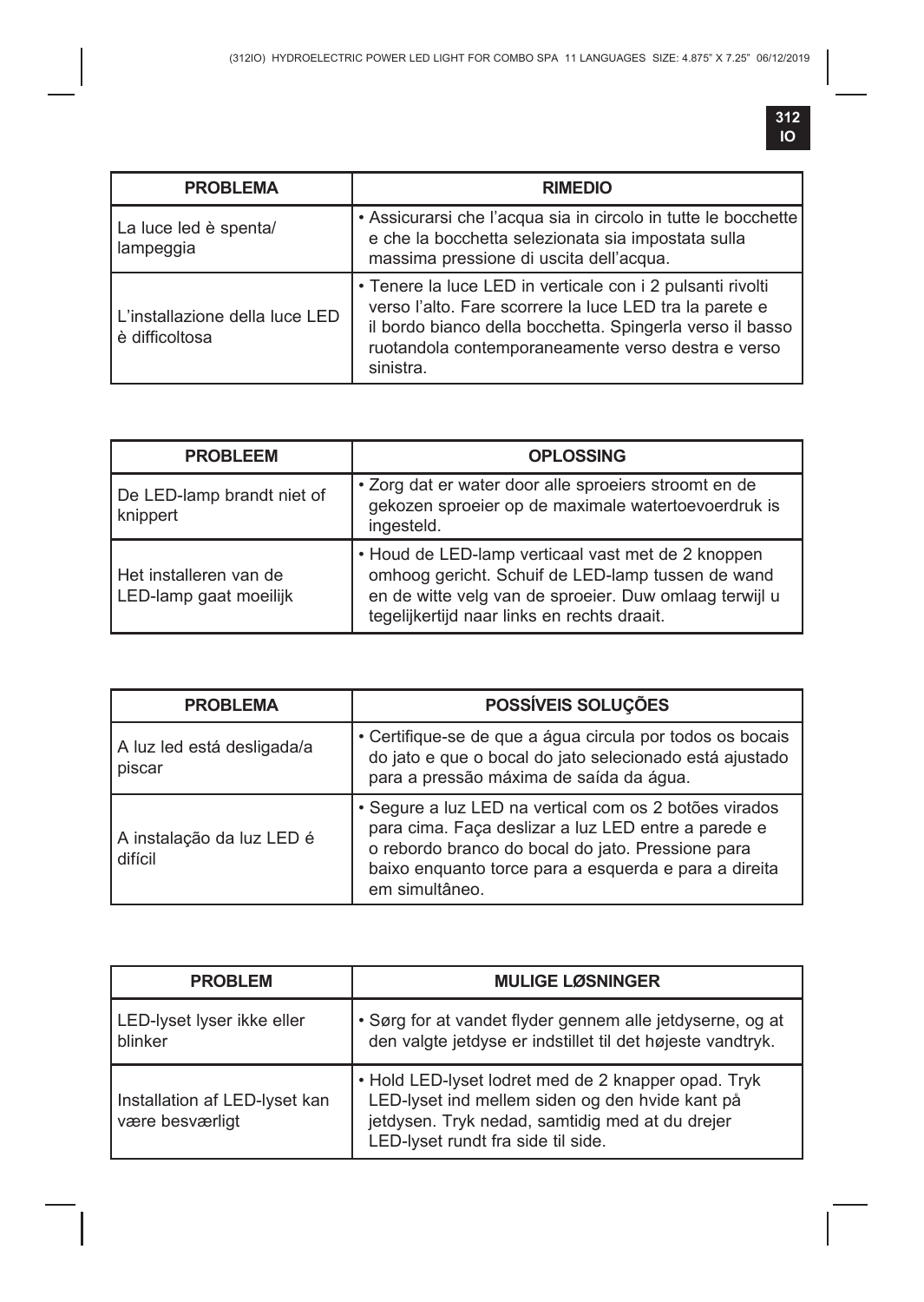| <b>PROBLEM</b>                            | <b>MOŻLIWE ROZWIĄZANIE</b>                                                                                                                                                                    |
|-------------------------------------------|-----------------------------------------------------------------------------------------------------------------------------------------------------------------------------------------------|
| Lampka led jest wyłączona<br>lub miga     | · Upewnić się, że woda krąży przez wszystkie dysze<br>strumieniowe i że wybrana dysza strumieniowa jest<br>wyregulowana na maksymalne ciśnienie wyjściowe<br>wody.                            |
| Trudności z zainstalowaniem<br>lampki LED | · Przytrzymać lampkę LED pionowo 2 przyciskami do<br>góry. Wsunąć lampkę LED między ścianą a białą<br>oprawką dyszy strumieniowej. Popychać w dół i<br>jednocześnie obracać w lewo i w prawo. |

| <b>ПРОБЛЕМА</b>                              | СПОСОБ УСТРАНЕНИЯ                                                                                                                                                                                                                           |
|----------------------------------------------|---------------------------------------------------------------------------------------------------------------------------------------------------------------------------------------------------------------------------------------------|
| Светодиодная лампа не<br>светится или мигает | • Убедитесь, что вода циркулирует через все струйные<br>насадки, а выбранная струйная насадка настроена<br>на максимальное выходное давление воды.                                                                                          |
| Установка светодиодной<br>лампы затруднена   | • Удерживайте светодиодную лампу вертикально<br>таким образом, чтобы 2 кнопки были направлены<br>вверх. Вставьте светодиодную лампу между стенкой<br>и белым ободом струйной насадки. Прижмите вниз,<br>одновременно вращая влево и вправо. |

| 问题           | 解决方案                                                   |
|--------------|--------------------------------------------------------|
| l LED 灯不亮或闪烁 | •确保水流经过所有喷嘴,以及选择安装的喷嘴被调整到最<br>大出水量。                    |
| I LED 灯安装困难  | •保持 LED 灯垂直及两个按钮朝上,将其安装在池壁和喷嘴<br>白色边缘之间。左右微旋的同时将灯体向下推。 |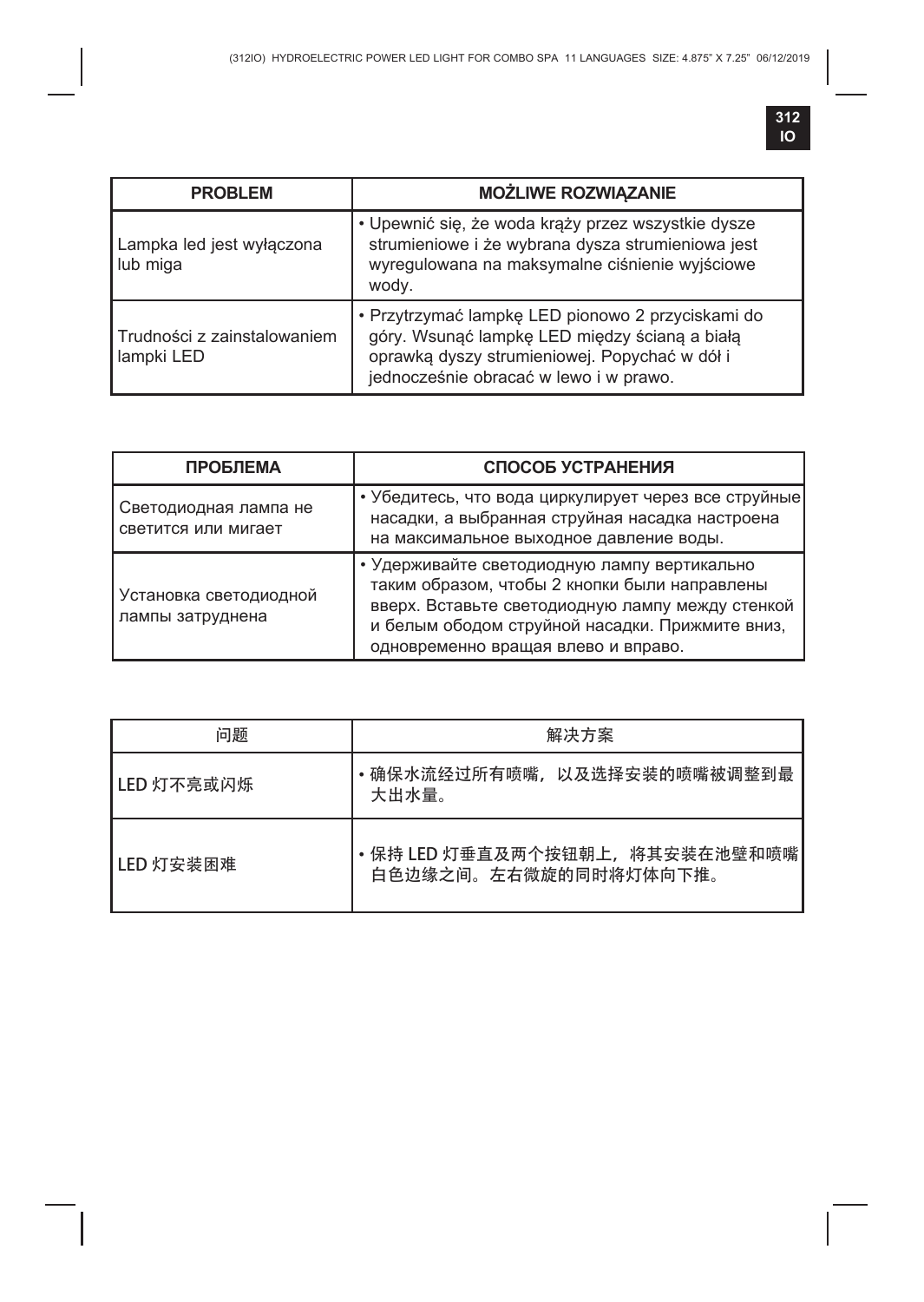#### **Limited Warranty**



Your MULTI-COLORED LED LIGHT WITH HYDROELECTRIC POWER FOR INTEX SPA WITH JET NOZZLES has been manufactured using the highest quality materials and workmanship. All intex products have been inspected and found free of defects prior to leaving the factory. This<br>Limited Warranty applies to the MULTI-COLORED LED LIGHT WITH HYDROELECTRIC

This limited warranty is in addition to, and not a substitute for, your legal rights and remedies. To the extent that this warranty is inconsistent with any ot your legal rights, they take prionty. For example, consumer laws across the European Union provide statutory rights in addition to the<br>coverage you receive from this limited warranty: for information on EU-wide cons at http://ec.europa.eu/consumers/ecc/contact\_en/htm

The provisions of this Limited Warranty apply only to the original purchaser and are not transterable. This Limited Warranty is valid for a period of<br>one (1) year from the date of the initial retail purchase. Keep your ori and must accompany warranty claims or the Limited Warranty will be invalid.

it you find a manufacturing defect in the MULT-COLORED LED LIGHT WITH HYDROELECTRIC POWER FOR INTEX SPA WITH JET NOZZLES<br>during the warranty period, please contact the appropriate Intex Service Center listed in the separat item is covered by the provisions of the warranty, the item will be repaired or replaced, with the same or comparable item (at Intex's choice) at no charge to you.

Other than this warranty, and other legal rights in your country, no turther warranties are implied. To the extent possibly in your country, in no event<br>shall Intex be liable to you or any third party for direct or consequ manufacture of the product). If your country does not allow the exclusion or limitation of incidental or consequential damages, this limitation or exclusion does not apply to you.

- You should note that this limited warranty does not apply in the following circumstances:<br>• If the MULTI-COLORED LED LIGHT WITH HYDROELECTRIC POWER FOR INTEX SPA WITH JET NOZZLES is subject to negligence, abnormal use or application, accident, improper operation, improper voltage or current contrary to operating instructions, improper maintenance or storage;
- If the MULTI-COLORED LED LIGHT WITH HYDROELECTRIC POWER FOR INTEX SPA WITH JET NOZZLES is subject to damage by circumstances beyond Intex's control, including but not limited to, ordinary wear and tear and damage caused by exposure to fire, flood, freezing, rain, or other external environmental forces;
- To parts and components not sold by Intex; and/or.
- To unauthorized alterations, repairs or disassembly to the MULTI-COLORED LED LIGHT WITH HYDROELECTRIC POWER FOR INTEX SPA WITH JET NOZZLES by anyone other than Intex Service Center personnel.

Injury or damage to any property or person is not covered by this warranty.

Read the owner's manual carefully and follow all instructions regarding proper operation and maintenance of your MULTI-COLORED LED LIGHT<br>WITH HYDROELECTRIC POWER FOR INTEX SPA WITH JET NOZZLES. Always inspect your product void if use instructions are not followed.

#### **Garantie limitée**

Votre LUMIERE D'AMBIANCE SPA MULTICOLORE POUR SPA A JETS (FONCTIONNE PAR L'ENERGIE HYDROELECTRIQUE) a eté conçue en<br>utilisant les meilleurs matériaux et techniques de fabrication. Tous les produits Intervalent son exempts

Cette garante limitée est en complément, et non en remplacement, de la garantie légale. Dans les cas où cette garantie serait en contradiction avec vos<br>droits locaux, ces derniers restent prioritaires. Par exemple, les loi garantie limitée. Pour plus d'informations, consultez le site Internet européen: http://ec.europa.eu/consumers/ecc/contact\_en/htm.

Les dispositions de cette garantie limitée s'appliquent seulement au premier acheteur. Cette garantie limitée n'est pas transférable. Cette garantie limitée est valable pour une durée d'un an à partir de la date initiale d'acquisition. Conservez l'original du ticket de caisse avec ce manuel, car une preuve d'achat sera exigée et devra accompagner les réclamations ; dans le cas contraire, la garantie limitée n'est pas valide.

Si un détaut de tabrication est découvert au cours de la période d'un an, merci de contacter le Service Consommateur Intex approprie listé dans le document<br>« Services Consommateurs agréés » ci-joint. Le centre jugera de la

Aucune garantie complementaire (autre que légale) ne sera appliquée. En aucun cas INTEX, ses agents et/ou employés ne sauront être tenus<br>responsables des dommages directs ou indirects résultant de l'utilisation du LUMIERE l'exclusion ou la limitation des dommages impliqués ou accessoires, les limitations ou exclusions ci-dessus ne s'appliquent donc peut-être pas à vous.

- Cette garantie limitée ne s'applique pas dans les circonstances suivantes: Si le LUMIÈRE D'AMBIANCE SPA MULTICOLORE POUR SPA À JETS (FONCTIONNE PAR L'ÉNERGIE HYDROÉLECTRIQUE) est l'objet de négligences, d'une utilisation anormale, d'un accident, d'un mauvais fonctionnement, d'une tension incorrecte ou contraire aux consignes d'utilisation, d'entretien ou d'entreposage;
- Si le LUMIERE D'AMBIANCE SPA MULTICOLORE POUR SPA A JETS (FONCTIONNE PAR L'ENERGIE HYDROELECTRIQUE) est soumis à des<br>dégâts par des circonstances indépendantes de la volonté d'INTEX, y compris mais sans s'y limiter, l'
- Pour les pièces et composants non vendus par INTEX; et/ ou.
- Les modifications non autorisées, les réparations ou le démontage du LUMIÈRE D'AMBIANCE SPA MULTICOLORE POUR SPA À JETS (FONCTIONNE PAR L'ÉNERGIE HYDROÉLECTRIQUE) par une personne autre que le personnel des centres SAV INTEX.

Les blessures ou les dégâts matériels ne sont en aucun cas couverts par cette garantie.

Lisez le manuel avec attention et suivez les instructions concernant le fonctionnement et l'entretien de votre LUMIÈRE D'AMBIANCE SPA MULTICOLORE POUR SPA À JETS (FONCTIONNE PAR L'ÉNERGIE HYDROÉLECTRIQUE). Inspectez toujours votre produit avant de l'utiliser. La garantie peut être annulée si les instructions ne sont pas suivies.

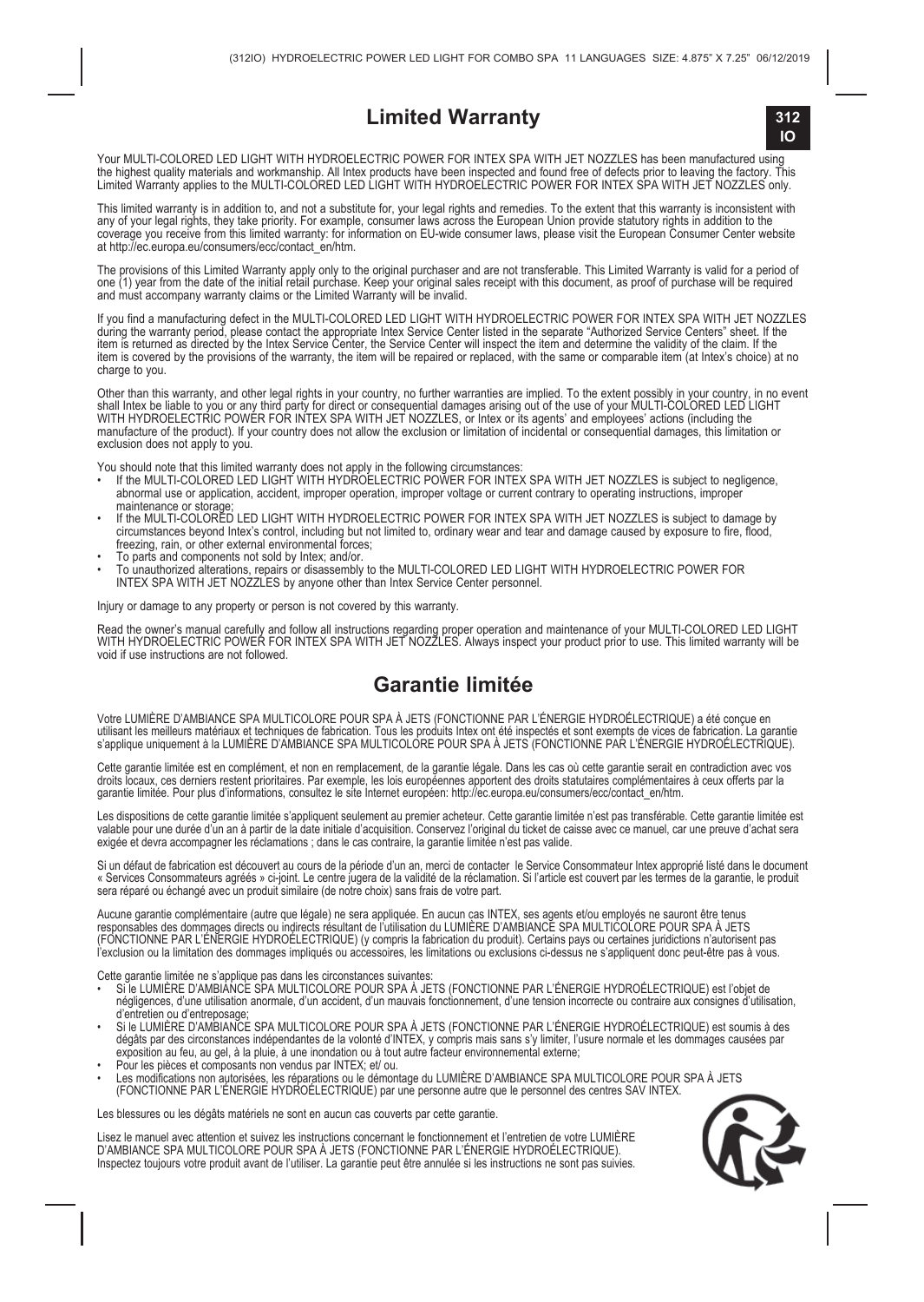#### **Garantía Limitada**



Su LUZ LED MULTICOLOUR CON SALIDA DE AGUA A PRESIÓN PARA SPA INTEX CON SALIDAS JET DE AGUA ha sido fabricada con materiales de<br>primera calidad y mano de obra cualificada. Todos los productos Intex han sido cuidadosamente e INTEX CON SALIDAS JET DE AGUA.

Esa garanta ilmitada es un anexo, y no un sustituto para sus derecnos y recursos legales. En la medida en que esta garanta sea incompatible con sus<br>términos legales, tales términos tienen prioridad. Por ejemplo, la ley de http://ec.europa.eu/consumers/ecc/contact\_en/htm.

La cláusula de garantía sólo concierne al comprador y no es transferible. El periodo de garantía es por un año desde la fecha de la compra. Conserve su ticket de compra junto con este manual para probar de esta manera su compra en caso de que le sea requerido y siempre debe acompañar a las reclamaciones en garantía en caso contrario será invalidada dicha garantía.

En caso de defecto de fabrica durante el periodo de garantia (1 ano), por favor, pongase en contacto con el correspondiente Centro de Servicio de Intex que<br>aparece en la hoja "Centros Autorizados de Atención". El Servicio previsto en la garantía, el artículo será reparado o sustituido, por un artículo igual o semejante (por elección de Intex) sin ningún coste para Usted.

Cualquier otra garantia, y cualquier otro derecho legal de su pais, no implican garantias adicionales. En la medida del posible en su pais, en ningun caso<br>Intex será responsable por Usted o cualquier tercera parte por los MULTICOLOUR CON SALIDA DE AGUA A PRESIÓN PARA SPA INTEX CON SALIDAS JET DE AGUA, o de las acciones de Intex o sus agentes y empleados (incluyendo la fabricación del producto). Alcuni paesi o giurisdizioni non consentono l'esclusione o la limitazione dei danni incidentali o consequenziali, pertanto la suddetta limitazione o esclusione potrebbe non applicarsi a voi.

- Usted debe ser consciente que esta garantia limitada no es aplicable a las siguientes circunstancias:<br>• Si el LUZ LED MULTICOLOUR CON SALIDA DE AGUA A PRESIÓN PARA SPA INTEX CON SALIDAS JET DE AGUA fuera objeto de negl utilización o aplicación anormal, accidente, operación inadecuada, arrastre o remolque, mantenimiento o almacenaje inapropiados;
- Si el LUZ LED MULTICOLOUR CON SALIDA DE AGUA A PRESIÓN PARA SPA INTEX CON SALIDAS JET DE AGUA es objeto de defecto en circunstancias que se encuentren fuera del alcance de Intex, incluyendo, pero no limitado a uso y desgaste comunes y daños causados por exposición a fuego, inundaciones, congelación, lluvias o fuerzas externas de la naturaleza;
- A las partes y componentes no vendidos por Intex; y/o.
- A alteraciones, reparaciones o desmontaje no autorizados del LUZ LED MULTICOLOUR CON SALIDA DE AGUA A PRESIÓN PARA SPA INTEX CON SALIDAS JET DE AGUA por cualquier persona ajena al Servicio Técnico de Intex.

Lesiones o daños a personas tampoco son cubiertos por la garantía.

Leer el manual del propietano con atención y seguir todas las instrucciones reterentes a la operación y mantenmento apropiados de su LUZ LED<br>MULTICOLOUR CON SALIDA DE AGUA A PRESIÓN PARA SPA INTEX CON SALIDAS JET DE AGUA. utilización. Su garantía limitada puede invalidarse si no sigue las instrucciones.

#### **Garantie**

Ihre MEHRFARBIGE LED-POOLBELEUCHTUNG, MIT WASSERKRAFT BETRIEBEN, FÜR DAS INTEX-SPA MIT JETDÜSEN wurde unter höchsten Constitution of the Constitution of the Constitution of the Constitution of the Constitution of the Constitution of the Constitution of the Constitution of the Constitution of the Constitution of the Constitution of the Co

Diese eingeschränkte Garantie gilt nicht anstatt, sondern zusätzlich zu Ihren Rechtsansprüchen und Rechtsmitteln. Soweit diese Garantie unvereinbar mit jeglichen Ihrer Rechtsansprüche ist, haben diese Vorrang. Ein Beispiel: Verbraucherschutzgesetze in der gesamten Europäischen Union sorgen für<br>gesetzliche Gewährleistungsrechte zusätzlich zu dem Bereich, der durch dies Verbraucherschutzgesetzen besuchen Sie bitte das Europäische Verbraucherzentrum unter http://ec.europa.eu/consumers/ecc/contact\_en/htm.

Die Bestimmungen dieser begrenzten Garantie kann nur der Ersterwerber des Produktes geltend machen und die begrenzte Garantie ist nicht<br>übertragbar. Die Garantie ist gültig für einen Zeitraum von 1 Jahr ab Datum des ursprü Bedienungsanleitung auf. Bei allen Garantieansprüchen ist ein Kaufnachweis vorzulegen oder die begrenzte Garantie ist ungültig.

Sollte innerhalb des Zeitraumes von 1 Jahr ein Herstellungsfehler auftreten, kontaktieren Sie bitte das zuständige INTEX Service Center, die in der<br>separaten "autorisierte Service Center" Liste aufgeführt werden. Das Servi die Garantiebestimmungen fällt, wird er kostenlos repariert oder kostenlos durch einen gleichen oder einen vergleichbaren Artikel (Entscheidung von Intex) ersetzt.

Außer dieser Garantie und anderen Rechtsansprüchen in Ihrem Land sind keine weiteren Garantien impliziert. In dem Ausmaß, das in Ihrem Land möglich ist, haftet intex unter keinen Umständen gegenüber ihnen oder einem Dritten für unmittelbare oder daraus folgende Schäden, die sich aus dem Gebrauch<br>Ihrer MEHRFARBIGEN LED-POOLBELEUCHTUNG, MIT WASSERKRAFT BETRIEBEN, FÜR DA Handlungen von Intex oder seinen zugelassenen Vertretern und Mitarbeitern (einschließlich der Herstellung des Produkts). Einige Länder erlauben keine Ausschließung oder Einschränkung von Schäden und Folgeschäden. Die o.g. Ausschließung oder Einschränkung ist auf diese Länder nicht anzuwenden.

Folgendes führt zum Ausschluss der eingeschränkten Garantie für die MEHRFARBIGE LED-POOLBELEUCHTUNG, MIT WASSERKRAFT BETRIEBEN,

- FUR DAS INTEX-SPA MIT JETDUSEN bzw. unterliegt nicht der eingeschränkten Garantie:<br>• Wenn die MEHRFARBIGE LED-POOLBELEUCHTUNG, MIT WASSERKRAFT BETRIEBEN, FÜR DAS INTEX-SPA MIT JETDÜSEN Fahrlässigkeit, unsachgemälsem Gebrauch oder Anwendung, Untall, missbräuchlicher Verwendung, talscher Spannung oder anderer Stromstärke als in der<br>Bedienungsanleitung angegeben, unsachgemäßer Wartung oder Lagerung ausgesetzt ist;<br>• Wenn d
- außerhalb des Einflussbereiches von Intex liegen, u.a. gewöhnlicher Verschleiß und Abrieb und Schaden, der durch Brandeinwirkung verursacht<br>wurde, Überschwemmung, Gefrieren, Regen oder anderen äußeren Umwelteinflüssen ausg
- Teile und Komponenten, die nicht von Intex verkauft wurden und / oder.
- Nicht genehmigte Änderungen, Reparaturen oder Demontage durch jemanden anderen als das Intex-Service-Center-Personal.

Sach-oder Personenschäden fallen ebenfalls nicht unter diese Garantie.

Bitte lesen Sie die Bedienungsanleitung äußerst sorgfältig und beachten Sie alle Anweisungen in Bezug auf den ordnungsgemäßen Betrieb und die Wartung<br>Ihrer MEHRFARBIGEN LED-POOLBELEUCHTUNG, MIT WASSERKRAFT BETRIEBEN, FÜR D Produkt immer, bevor Sie es in Betrieb nehmen. Die Garantie erlischt, wenn die Anweisungen nicht befolgt werden.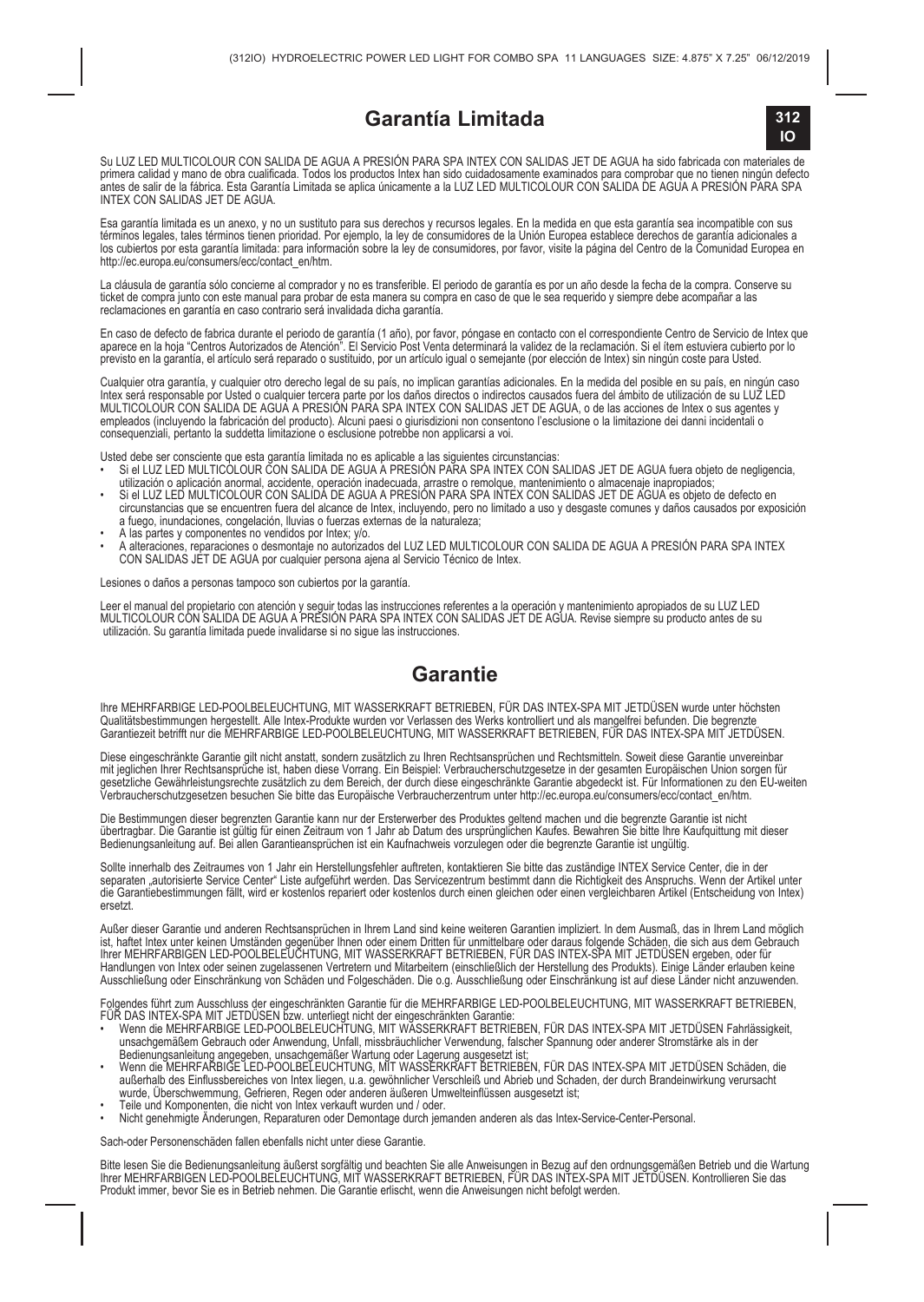#### **Garanzia Limitata**



La LUCE A LED MULTICOLORATE CON ENERGIA IDROELETTRICA PER LE JET SPA è realizzata usando matenali di alta qualità e fattura.<br>La garanzia si applica solo al LED. Tutti prodotti Intex sono stati testati e non presentano dife

Questa garanzia si aggiunge a, e non è in sostituzione di, vostri diritti di legge. Qualora questa garanzia non rispetti i vostri diritti di legge, questi<br>ultimi hanno la priorità. Ad esempio, le leggi a tutela dei consuma

Le disposizioni della presente garanzia si riferiscono esclusivamente all'acquirente e non sono cedibili ad altri. La presente garanzia ha durata di 1 anno dalla data d'acquisto. Conservare la ricevuta d'acquisto insieme al manuale d'istruzione, come prova d'acquisto che dovrà essere esibita insieme alla garanzia in caso di reclami.

Se viene scoperto un difetto di fabbrica entro un anno dall'acquisto, prego contattare il Centro Assistenza appropriato tra quelli elencati nella pagina<br>"Centri Assistenza Autorizzati". Il Centro Assistenza determinerà la "Centri Assistenza Autorizzati". Il Centro Assistenza determinerà la validità del reclamo. Se il prodotto è coperto dalle disposizioni della garanzia, il<br>prodotto verrà riparato o sostituito, con lo stesso prodotto o un al

Oltre a questa garanzia e ad eventuali altri diritti garantiti dal rispettivo paese di appartenenza, non sono previste ulteriori garanzie. Anche se previsto dal paese di appartenenza, in nessun caso Intex sarà responsabile nei confronti dell'utente o di terzi per danni diretti o indiretti derivanti dall'uso del LUCE A LED MULTICOLORATE CON ENERGIA IDROELETTRICA PER LE JET SPA, o per azioni da parte di Intex, suoi agenti e suoi dipendenti (compresa la fabbricazione del prodotto). Alcuni paesi o giurisdizioni non consentono l'esclusione o la limitazione dei danni incidentali o consequenziali, pertanto la suddetta limitazione o esclusione potrebbe non applicarsi a voi.

- La presente garanzia non trova applicazione qualora: Se LUCE A LED MULTICOLORATE CON ENERGIA IDROELETTRICA PER LE JET SPA è soggetto a negligenza, utilizzo o applicazioni non idonee,incidenti, per operazioni improprie, voltaggio non idoneo o diverso da quello indicato nelle istruzioni, manutenzione o conservazione non corretta;
- ∙ Se LUCE A LED MULTICOLORATE CON ENERGIA IDROELETTRICA PER LE JET SPA è soggetto a danneggiamento a causa di<br>circostanze non controllabili da Intex, incluse ma non limitate a, normale usura e danni causati da esposizione pioggia o altri eventi atmosferici;
- Per parti e componenti non vendute da Intex; e/o.
- Per modifiche non autorizzate, riparazioni o smontaggio al LUCE A LED MULTICOLORATE CON ENERGIA IDROELETTRICA PER LE JET SPA da soggetti diversi del personale del centro assistenza Intex.

Danni a persona o a cosa non vengono coperti da questa garanzia.

Leggere attentamente il manuale e seguire le istruzioni relative al funzionamento e manutenzione delle LUCE A LED MULTICOLORATE CON<br>ENERGIA IDROELETTRICA PER LE JET SPA. Controllare sempre il prodotto prima dell'uso. La ga

#### **Verklaring Van Beperkte Garantie**

Uw MULTI-GEKLEURDE LED-LICHT OP WATERKRACHT VOOR DE INTEX SPA MET JETS is vervaardigd uit de materialen van de hoogste kwaliteit en vakmanschap. Alle Intex producten zijn gecontroleerd en in orde bevonden voor het verlaten van de fabriek. Deze beperkte garantie<br>is enkel toepasbaar op de MULTI-GEKLEURDE LED-LICHT OP WATERKRACHT VOOR DE INTE

Deze beperkte garantie wordt verstrekt als aanvulling op en zonder afbreuk te doen aan uw consumentenrechten. Indien deze garantie niet overeenkomt met een van uw wettelijke rechten, zullen de wettelijke rechten gelden.

De voorwaarden van deze Beperkte Garantie gelden slechts jegens de eerste eigenaar. Deze Beperkte Garantie is niet overdraagbaar en geldt gedurende 1 (één) jaar na aankoopdatum in de winkel. Bewaar uw originele aankoopbon bij deze handleiding, daar het aankoopbewijs dient te worden overlegd ingeval van een klacht. Zonder aankoopbon is deze Beperkte Garantie niet geldig.

Als u vermoedt dat gedurende bovengenoemde penode van 1 (één) jaar uw eventuele klacht terug te voeren is op een fabncagefout, neem dan<br>contact opnemen met het juiste service center, te vinden in de lijst met service cente eventueel vragen het artikel op te sturen voor inspectie. Indien er sprake is van garantie zal het product kosteloos gerepareerd worden of vervangen voor hetzelfde of een gelijkwaardig product (Intex bepalende factor).

Andere garanties dan deze en de wettelijk bepaalde rechten in uw land zijn niet van toepassing. Intex, haar agentschappen en/of medewerkers<br>zijn onder geen enkele voorwaarde aansprakelijk jegens de koper of enige andere pa landen of rechtsgebieden de uitsluiting of beperking van aansprakelijkheid wegens bijkomende schade of gevolgschade niet toelaten. In dit geval zijn de bovenstaande uitsluitingen mogelijk niet van toepassing op u.

- Deze beperkte garantie is niet van toepassing in onderstaande gevallen: Indien MULTI-GEKLEURDE LED-LICHT OP WATERKRACHT VOOR DE INTEX SPA MET JETS is onderworpen aan nalatigheid, abnormaal gebruik of toepassing, een ongeluk, onjuist gebruik, verkeerde spanning of voltage, ander gebruik dan in de handleiding beschreven staat en
- onjuist onderhoud of opslag; Indien MULTI-GEKLEURDE LED-LICHT OP WATERKRACHT VOOR DE INTEX SPA MET JETS onderhevig is aan schade veroorzaakt door omstandigheden buiten de macht van Intex, inclusief maar niet beperkt tot, normale slijtage en beschadiging veroorzaakt door blootstelling aan vuur, overstroming, vrieskou, regen en andere natuurkrachten;
- Op artikelen welke niet van het merk Intex zijn of Intex artikelen welke in combinatie met artikelen/onderdelen van een ander merk
- gebruikt worden; en/of. Indien er aanpassingen, reparaties of demontage van MULTI-GEKLEURDE LED-LICHT OP WATERKRACHT VOOR DE INTEX SPA MET JETS zijn uitgevoerd door iemand anders dan een medewerker van Intex service.

Tevens is de garantie niet van toepassing bij schade aan eigendommen of personen.

Lees de handleiding zorgvuldig voordat u het product gebruikt. Volg alle instructies nauwkeurig op voor het correct opzetten, afbreken en<br>onderhouden van uw MULTI-GEKLEURDE LED-LICHT OP WATERKRACHT VOOR DE INTEX SPA MET JE alvorens u het in gebruik neemt. Als u de aanwijzingen niet opvolgt, kan de Beperkte Garantie vervallen.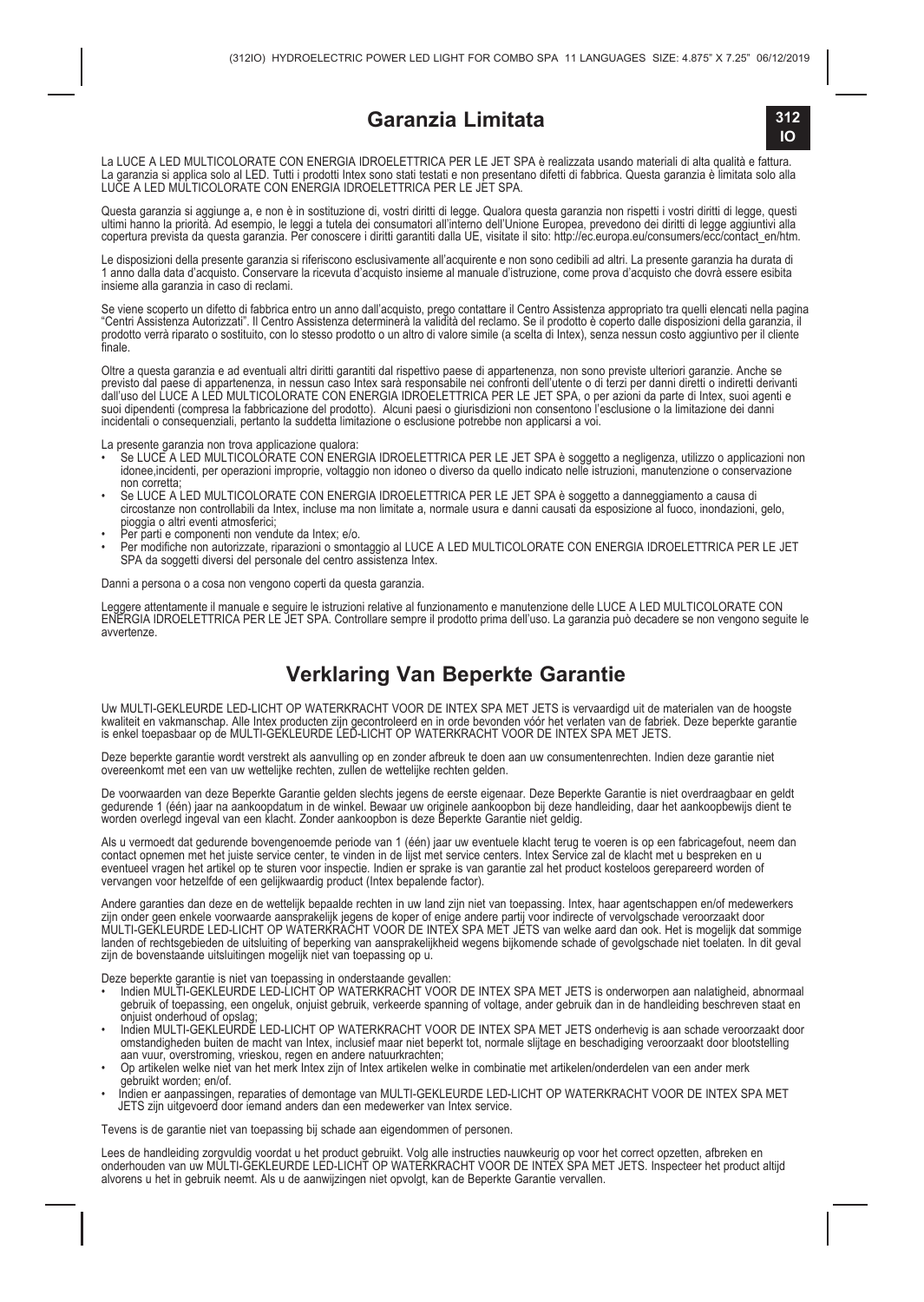### **Garantia limitada**



Sua LUZ DE LED MULTI-COLORIDA COM TOMADA HIDROENERGIA ELÉTRICA PARA SPA INTEX foi fabricada com materiais da mais alta qualidade e acabamento. Todos os produtos têm sidos checados e não tem defeitos. Esta Garantia Limitada aplica-se apenas a LUZ DE LED MULTI-COLORIDA COM TOMADA HIDROENERGIA ELÉTRICA PARA SPA INTEX.

Esta garantia limitada è adicional e não um substituto para os seus direitos legais e reparações. Na medida em que esta garantia è incompativel<br>com qualquer um dos seus direitos legais, eles têm prioridade. Por exemplo, as por favor, visite o site do Centro Europeu do Consumidor em http://ec.europa.eu/consumers/ecc/contact\_en/htm.

O Limite de Garantia é aplicado apenas para comprador original e não é transferível. Esta garantia limitada é válida pelo período de um ano (1) ano a partir da data da compra. Guarde o recibo de compra junto com este manual, pois ele será solicitado e deve acompanhar a solicitação da garantia ou a garantia limitada estará inválida.

Se for encontrado defeito de fabricação no período de (1) um ano, por favor contate o Centro de Serviços Intex apropriado listado na folha "Centros de Serviço Autorizados". O centro de serviço determinará a validade da solicitação. Se o item está coberto pelas disposições da garantia, o item será reparado ou substituído, com o mesmo ou comparável ao item (à escolha da Intex) sem nenhum custo para você.

Além desta garantia, e outros direitos legais em seu país, sem mais garantias implícitas. Na medida em que, possivelmente, em seu país, em<br>nenhuma hipótese, a Intex, ou seus agentes, ou trabalhadores (incluindo o fabricant SPA INTEX. Alguns países ou jurisdições não permitem a exclusão ou limitação de danos acidentais ou prejuízo com conseqüência, portanto a limitação ou exclusão acima pode não aplicar-se a você.

- Você deve observar que esta garantia limitada não se aplica nas seguintes circunstâncias: Se o LUZ DE LED MULTI-COLORIDA COM TOMADA HIDROENERGIA ELÉTRICA PARA SPA INTEX estiver sujeito a negligência, uso inadequado, acidente, utilização imprópria, voltagem ou corrente imprópria contrária as instruções de utilização, manutenção ou armazenamento inadequado;
- Se o LUZ DE LED MULTI-COLORIDA COM TOMADA HIDROENERGIA ELÉTRICA PARA SPA INTEX estiver sujeito a danos por circunstâncias fora do controle da Intex, incluindo, mas não limitado a, desgaste natural e danos causados por exposição ao fogo, inundação, baixas temperaturas, chuva, ou por força de causas naturais;
- Para peças e componentes não vendidos pela Intex; e / ou.
- Para modificações não autorizadas, reparos ou desmontagem do LUZ DE LED MULTI-COLORIDA COM TOMADA HIDROENERGIA ELÉTRICA PARA SPA INTEX por alguém que não seja pessoal do Centro de Serviços da Intex.

Ferimentos, danos em propriedades ou pessoas não estão cobertos por esta garantia.

Leia o manual do proprietário com atenção e siga todas as instruções relativas à operação e manutenção adequada da sua LUZ DE LED<br>MULTI-COLORIDA COM TOMADA HIDROENERGIA ELÉTRICA PARA SPA INTEX. Sempre inspecionar o produto pode ser invalida se não são seguidas às instruções.

#### **Begrænset Garanti**

Din FLERFARVET LYS MED HYDROELEKTRISK STRØM TIL INTEX SPABAD MED STRÅLEDYSER er blevet produceret af det højeste kvalitets materialer og håndværk. Alle Intex-produkter er blevet kontrolleret og er fri for defekter ved deres afsendelse fra fabrikken. Denne begrænsede<br>garanti gælder udelukkende til FLERFARVET LYS MED HYDROELEKTRISK STRØM TIL INT

Denne begrænsede garanti er et tillæg til, og ikke en erstatning for, dine juridiske rettigheder og retsmidler. I tilfælde, hvor denne garanti er i<br>modstrid med dine juridiske rettigheder, prioriteres dine rettigheder. Fo

Bestemmelserne i denne begrænsede garanti gælder kun for den oprindelige køber og kan ikke overdrages. Denne begrænsede garanti gælder i<br>en periode på ét (1) år fra købsdatoen. Gem dre originale kvittering sammen med denne

Hvis du finder en fabrikationsfejl i denne garantiperiode på ét (1) år, bedes du kontakte et af Intex' servicecentre som findes på den separate oversigt over autoriserede servicecentre. Servicecenteret afgør, om garantikravet kan gøres gældende. Hvis varen er dækket af bestemmelserne i garantien, repareres eller udskiftes varen, med den samme eller tilsvarende vare (efter Intexs eget valg), uden beregning.

Udover denne garanti, og andre juridiske rettigheder i dit land, er ingen yderligere garantier underforstået. I omfanget, hvor det er muligt i dit land,<br>er Intex under ingen omstændigheder ansvarlig for dig eller nogen tr medarbejdernes handlinger (herunder fremstilling af produktet). Nogle lande, eller juridiske områder tillader ikke udelukkelsen eller begrænsningen<br>af tilfældige eller følgeskader, derfor kan ovenstående begrænsning eller

- Bemærk venligst, at denne begrænsede garanti ikke gælder i følgende tilfælde: Hvis FLERFARVET LYS MED HYDROELEKTRISK STRØM TIL INTEX SPABAD MED STRÅLEDYSER forsømmes, bruges på unormal vis, udsættes for en ulykke, ukorrekt betjening, forkert spænding eller strøm, der er i strid med instruktionerne, forkert vedligeholdelse eller opbevaring;
- Hvis FLERFARVET LYS MED HYDROELEKTRISK STRØM TIL INTEX SPABAD MED STRÅLEDYSER beskadiges pga. omstændigheder, der er uden for Intexs kontrol, herunder, men ikke begrænset til, almindelig slidtage og skader, som følge af brand, oversvømmelse, frysning, regn eller andre miljømæssige kræfter;
- 
- Dele og komponenter, der ikke sælges af Intex; og/eller. Uautoriserede ændringer, reparationer eller adskillelse af FLERFARVET LYS MED HYDROELEKTRISK STRØM TIL INTEX SPABAD MED STRÅLEDYSER af nogen andre end Intexs servicepersonale.

Personskade eller tingsskade er ikke omfattet af denne garanti.

Læs vejledningen grundigt, og følg alle instruktioner om betjening og vedligeholdelse af din FLERFARVET LYS MED HYDROELEKTRISK STRØM<br>TIL INTEX SPABAD MED STRÅLEDYSER. Kontrollér altid luftmadrassen, før du bruger den. Din instruktionerne ikke følges.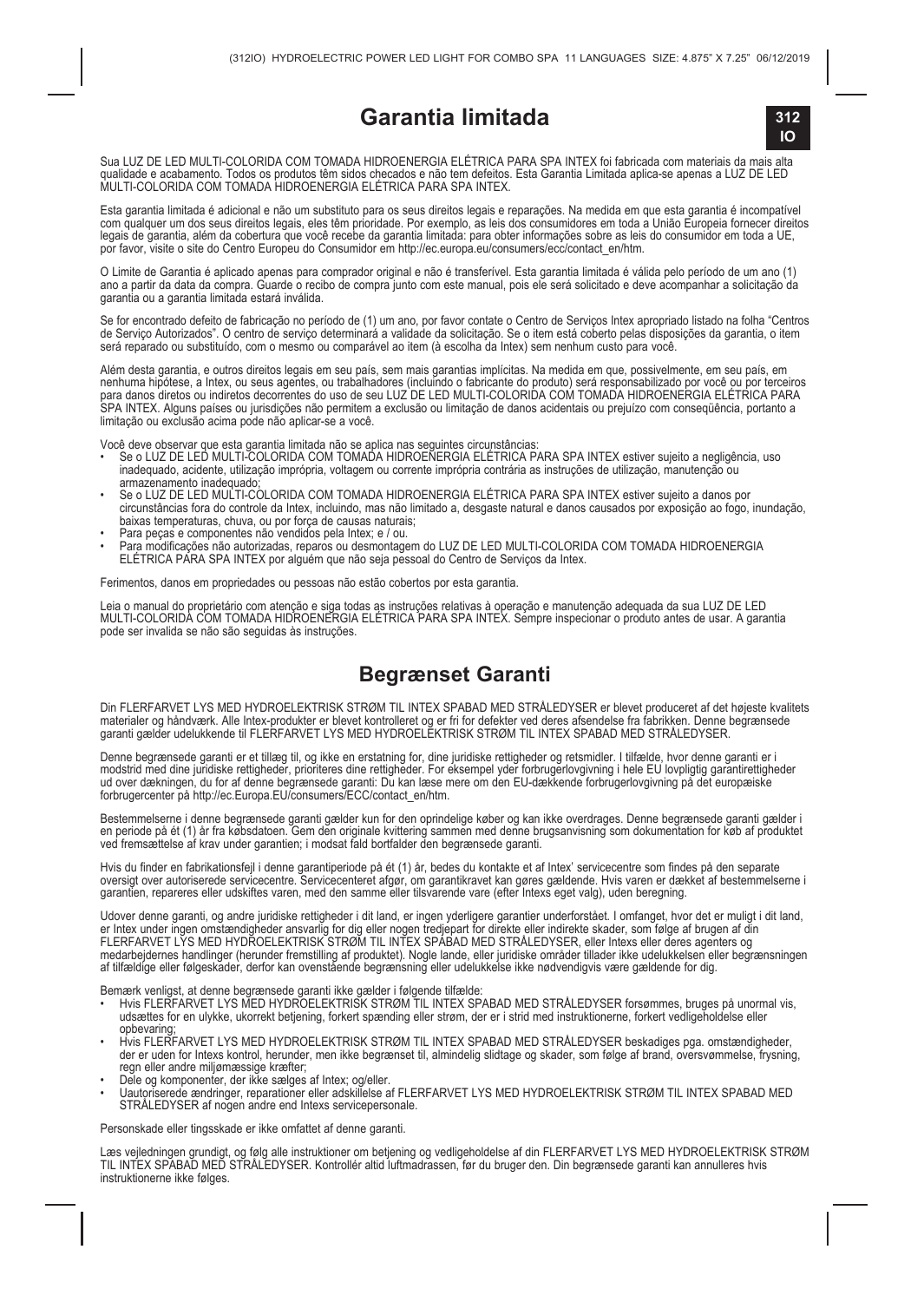### **IO Gwarancja**



Zakupiona przez Ciebie WIELOKOLOROWA LAMPKA LED Z ZASILANIEM HYDROELEKTRYCZNYM DO BASENÓW SPA INTEX Z DYSZAMI STRUMIENIOWYMI została wykonana z najwyższej jakości materiałów, przy zachowaniu wysokiej jakości wykonania. Przed opuszczeniem fabryki wszystkie produkty Intexu zostały sprawdzone. Gwarancja dotyczy wyłącznie WIELOKOLOROWA LAMPKA LED Z ZASILANIEM HYDROELEKTRYCZNYM DO BASENÓW SPA INTEX Z DYSZAMI STRUMIENIOWYMI firmy Intex.

Niniejsza gwarancja jest dodatkiem, a nie substytutem Twoich praw i środków prawnych. Do tego stopnia, że gwarancja jest niezgodna z<br>jakimikolwiek prawami, to biorą one priorytet. Na przykład, prawa konsumentów w całej Uni gwarancyjne poza zasięgiem ograniczonej gwarancji:Aby uzyskać intormacje na temat praw konsumentów całej UE, prosimy odwiedzić stronę<br>internetową Europejskie Centrum Konsumenckie w http://ec.europa.eu/consumers/ecc/contact

Warunki tej gwarancji dotyczą wyłącznie pierwszego nabywcy. Praw gwarancyjnych nie można przekazywać innym osobom. Gwarancja jest<br>ważna przez (1) rok od daty zakupu. Zatrzymaj dowód zakupu urządzenia wraz z instrukcją jako

Jeśli stwierdziłeś wady swojego urządzenia w trakcie trwania gwarancji, skontaktuj się z centrum serwisowym z listy "Autoryzowane centra<br>serwisowe". Serwis ustali zasadność reklamacji. Jeżeli produkt jest zwrócony do punkt produkt (decyzja Intexu) bez dodatkowych opłat.

Inne niż w niniejszej gwarancji, a inne prawa w swoim kraju, żadne dalsze gwarancje nie są regulowane. Do tego stopnia, że w Twoim kraju, w zadnym wypadku Intex nie bierze odpowiedzialności wobec Państwa za bezpośrednie lub pośrednie szkody wynikające z użytkowania Twojego<br>WIEJ OKOLOROWA LAMPKA LED Z ZASILANIEM HYDROELEKTRYCZNYM DO BASENOW SPA INTEX Z DYSZAMI Intex lub jej agentów i pracowników (w tym wytwarzania produktu). Niektóre kraje lub jurysdykcje nie dopuszczają wyłączenia lub ograniczenia szkód przypadkowych lub wynikowych, więc powyższe ograniczenia lub wyłączenia mogą nie mieć zastosowania.

- Musisz wziąć pod uwagę, że ta gwarancja nie jest zasadna w określonych przypadkach:<br>• Jesli WiELOKOLOROWA LEMPKA LED Z ZASILANIEM HYDROELEKTRYCZNYM DO BASENÓW SPA INTEX Z DYSZAMI<br>– STRUMIENIOWYMI podlega zaniedbaniu, niepr
- Jeśli WIELOKOLOROWA LAMPKA LED Z ZASILANIEM HYDROELEKTRYCZNYM DO BASENÓW SPA INTEX Z DYSZAMI esii wiklionowych zwierzych podlegają uszkodzeniu przez okoliczności niezależne od Intexu, w tym, ale nie ograniczając się do innych zewnętrznych<br>sił środowiskowych, zużycia i uszkodzeń spowodowanych przez ekspozycję na og • Części i komponentów nie sprzedawanych przez Intex; i / lub.
- Nieautoryzowane modyfikacje, naprawy lub demontaż WIELOKOLOROWA LAMPKA LED Z ZASILANIEM HYDROELEKTRYCZNYM DO<br>BASENÓW SPA INTEX Z DYSZAMI STRUMIENIOWYMI przez osoby inne niż personel serwisowy Intexu.

Uszkodzenia ciała lub przedmiotów wartościowych również nie są objęte gwarancją.

Przeczytaj uważnie instrukcję obsługi i przestrzegaj zaleceń dotyczących właściwej eksploatacji twojego WIELOKOLOROWA LAMPKA LED Z<br>ZASILAMEM HYDROELEKTRYCZNYM DO BASENOW SPA INTEX Z DYSZAMI STRUMIENIOWYMI. Zawsze należy sp

#### **Временная Гарантия**

МНОГОЦВЕТНЫЙ ДИОДНЫЙ ФОНАРЬ, РАБОТАЮЩИЙ ОТ ЭНЕРГИИ ТОКА ВОДЫ ДЛЯ СТРОЙНЫХ ДЖЕТ СПА изготовлен квалифицированными мастерами с использованием материалов высочайшего качества. Все детали к насосу и фильтру были проверены<br>на наличие брака, перед тем как выпустить их в продажу. Эта ограниченная тарантия только топно то

Эта ограниченная гарантия дополняет, а не заменяет Ваши законные права и средства правовой защиты. В случае, если эта гарантия<br>противоречит Вашим законным правам, последние получают приоритет. Например, Закон о правах пот Союза обеспечивает законные права в дополнение к страховому покрытию, которое Вы получаете благодаря этой ограниченной гарантии: для получения большей информации о Законе о правах потребителя в Европейском союзе, посетите сайт Европейского Потребительского Центра http://ec.europa.eu/consumers/ecc/contact\_en/htm.

Обеспечение данной гарантии распространяется только на покупателей оригинального товара. Гарантия действительна в течении одного<br>года с даты покупки. Храните чек на покупку вместе с этим руководством по пользованию, т.к. будет чек на покупку.

Если в течение двух (1) лет обнаружен производственный брак, свяжитесь с ближайшим сервисным центром Интекса, указанным на отдельной странице «Официальные сервисные центры». Если изделие подпадает под гарантийные условия, то Сервисный Центр заберёт его с целью исследования и обнаружения обоснованности претензии. Если изделие покрывается гарантией, то его Вам починят<br>или заменят на такой же, или аналогичный (на усмотрение Интекс) товар абсолютно бесплатно.

Помимо этой гарантии и других законных прав в Вашей стране, другие гарантии не предполагаются. Ни при каких обстоятельствах<br>Интекс не будет ответственен перед Вами или третьим лицом за прямой или случайный урон, являющийс или действий работников Интекс (включая при производстве изделия). В некоторых странах или в судебной практике некоторых стран не разрешается оговорка об исключении или ограничении случайного или косвенного ущерба, поэтому вышеуказанное ограничение или исключение может к вам не относиться.

- Учтите, что гарантия не распространяется на следующие случаи:<br>• Если повреждение МНОГОЦВЕТНЫЙ ДИОДНЫЙ ФОНАРЬ, РАБОТАЮЩИЙ ОТ ЭНЕРГИИ ТОКА ВОДЫ ДЛЯ СТРОЙНЫХ ДЖЕТ СПА является следствием халатного, чрезмерного использования или неправильного подключения и установки, несчастного случая,<br>перепадов напряжения или действий, противоречащих инструкции, неверной транспортировки или хранения;
- СПА произошло по независящим от Интекс причинам, включая проколы, разрывы, царапины или изнашивание, а так же вследствие пожара, наводнения, обледенения, дождя или других природных явлений;
- 
- На составные части и детали, которые не выпускает Интекс.<br>• Если изделие изменяли, чинили или разбирали не сотрудники сервисного центра Интекс.

Гарантия не покрывает повреждения иного имущества владельца.

Внимательно прочитайте руководство для пользователя и следуйте инструкциям по правильной эксплуатации и<br>обслуживания Baшего MHOГOЦВЕТНЫЙ ДИОДНЫЙ ФОНАРЬ, РАБОТАЮЩИЙ ОТ ЭНЕРГИИ тОКА ВОДЫ Д<br>СТРОЙНЫХ ДЖЕТ СПА. Всегда проверяй гарантии в случае нарушения пунктов инструкции по эксплуатации.



Дата изготовления: дата указана на изделии или упаковке. Срок службы: Производителем не определен. Сделано в Китае